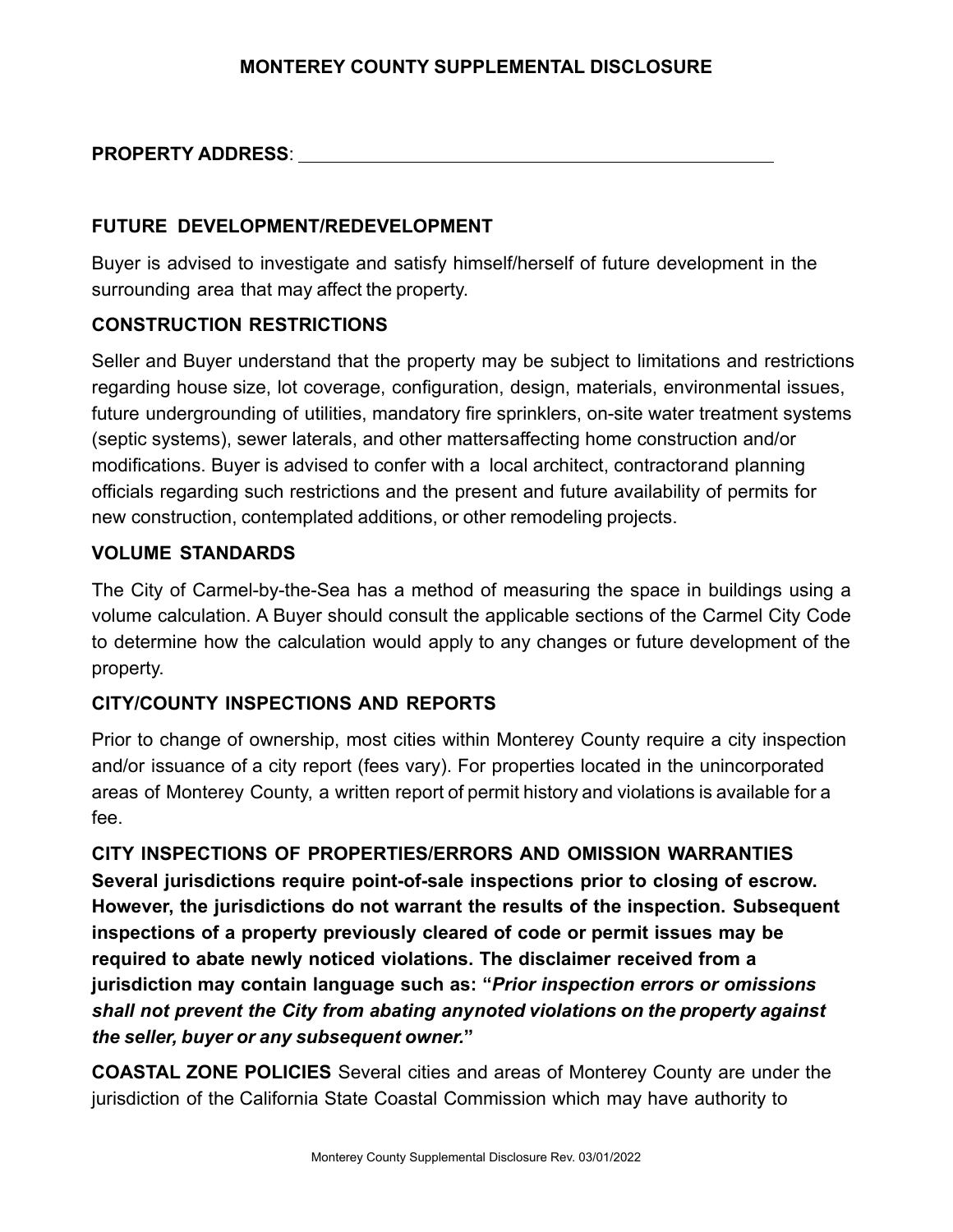approve or disapprove remodeling, buildingand development projects. The Buyer is therefore advised that they should satisfy themselves concerning a property's current zoning and if located in the Coastal Zone, any potential impacts Coastal Zone policies may have on the property.

## **PROPERTY RENTALS**

Several cities and the County of Monterey have ordinances concerning short-term rentals. Generally, these ordinances are strictly enforced and **prohibit rentals of less than 30 days**. Home Owner Association ("HOA")and other local policies may impact the ability to rent condominiums or other residential structures.

Buyers should satisfy themselves regarding any and all local ordinances and policies, including if applicable,any HOA restrictions or policies, which may impact or restrict the renting of property.

#### **HISTORICAL ASSESSMENT**

Some jurisdictions in Monterey County may require a historical assessment regardless of the property's date of construction. Buyer is advised to consult with planning officials regarding a property's current or potential historical identification, and all regulations affecting such properties.

## **TREE HEALTH/PROTECTION/PRESERVATION**

Most areas of Monterey County have tree protection/preservation regulations. Buyers should investigate those regulations before any tree is removed. The Buyer is advised that they should consult with a qualifiedarborist and satisfy themselves concerning any trees on the property and their health.

## **PRIVATE ROADS**

Some properties may have access by a private road shared by two or more property owners. If applicable, the Buyer should determine if there is a recorded private road maintenance agreement and compliance. Buyer is also encouraged to investigate and assess the potential financial liability concerning the maintenance, improvement, replacement, and other costs and liabilities associated with private roads.

## **AIRPORTS/LAGUNA SECA RACEWAY**

**Monterey County** is home to three airports currently in use. Those municipalities are Marina, Monterey and Salinas. Buyer should be aware of potential air traffic noise in these areas. Laguna Seca Raceway is the site of periodic major events, which may produce increased noise and/or traffic.

# **HIGHWAY AND LOCAL ROAD RELATED IMPROVEMENTS**

Various local road and highway projects are undertaken periodically by local and state agencies. Buyer is encouraged to consult with appropriate agencies to determine any and all impacts those improvements mayhave on the subject property.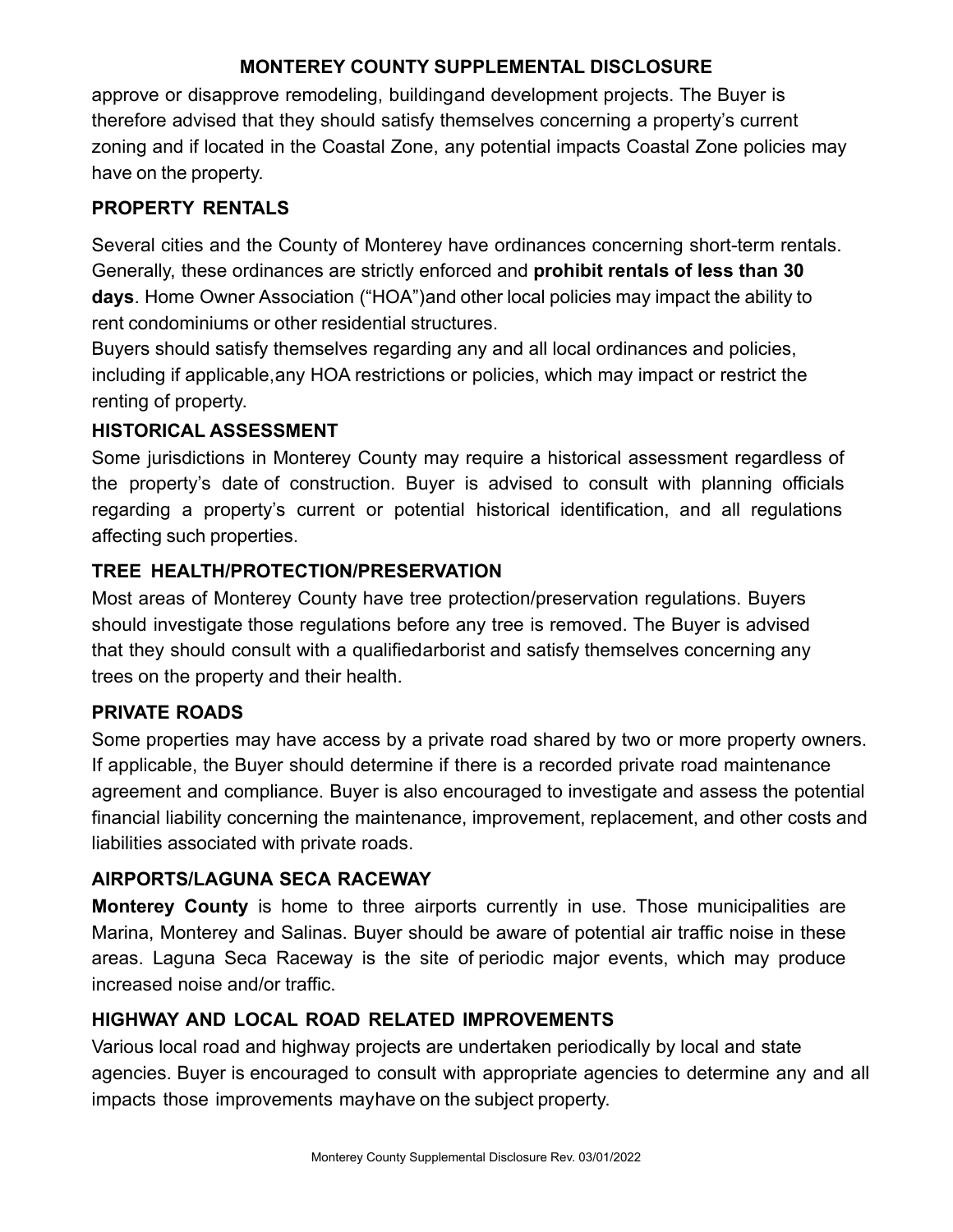#### **NON-DOMESTICATED ANIMALS**

Certain areas of Monterey County have experienced occasional intrusions of nondomesticated animals. Buyeris advised to consult with the city or county and/or an animal control professional for further information.

## **FORMER FEDERAL/STATE ORDNANCE LOCATIONS**

Anyone purchasing property within one mile of a known former military training ground, such as Fort Ord, is advised of the potential presence of live ammunition/explosives.

## **AGRICULTURAL USES**

Agriculture and related activities are a major industry in Monterey County. Buyer is advised that agricultural activities may take place that could affect adjoining areas.

## **BUFFER ZONES**

Monterey County is proposing to establish buffer zones around active and closed landfills that would prohibit residential development within those zones, and limit residential building within buffer zones. Buyers should satisfy themselves of the potential for a property inside any buffer zones. Information can be obtained by phoning the Environmental Health Department at (831) 755-4542, or visiting the County website regarding this issue.

## **MOBILE PHONE/INTERNET SERVICE**

Buyer understands that in some localities in Monterey County, cellular and internet service may be intermittent or unavailable.

## **FIRE SPRINKLERS**

There is a history of recalled residential fire sprinklers in Monterey County. Buyers should satisfy themselves that any fire sprinklers installed on the property are in proper operating condition.

# **ONSITE WATER TREATMENT SYSTEMS (OWTS – SEPTIC SYSTEMS)**

The Monterey County regulations regarding OWTS were changed in 2018. The new regulations could substantially increase the cost for repair or replacement of any septic system. Contact the Department of Environmental Health for details.

## **SEWER LATERAL INSPECTIONS**

The Cities of Monterey, Pacific Grove and Carmel-by-the-Sea as well as other structures connected to the Carmel Area Wastewater District (CAWD) require point-of-sale sewer lateral inspections prior to the closing of escrow. Buyers are encouraged to check the local jurisdiction for sewer lateral inspection and replacement requirements.

## **PRIVATE WELLS**

Depending on property location, certain governmental agencies have requirements for private wells. Buyer is advised to determine from the appropriate agency that all requirements for private wells on the property have been met. The buyer is strongly advised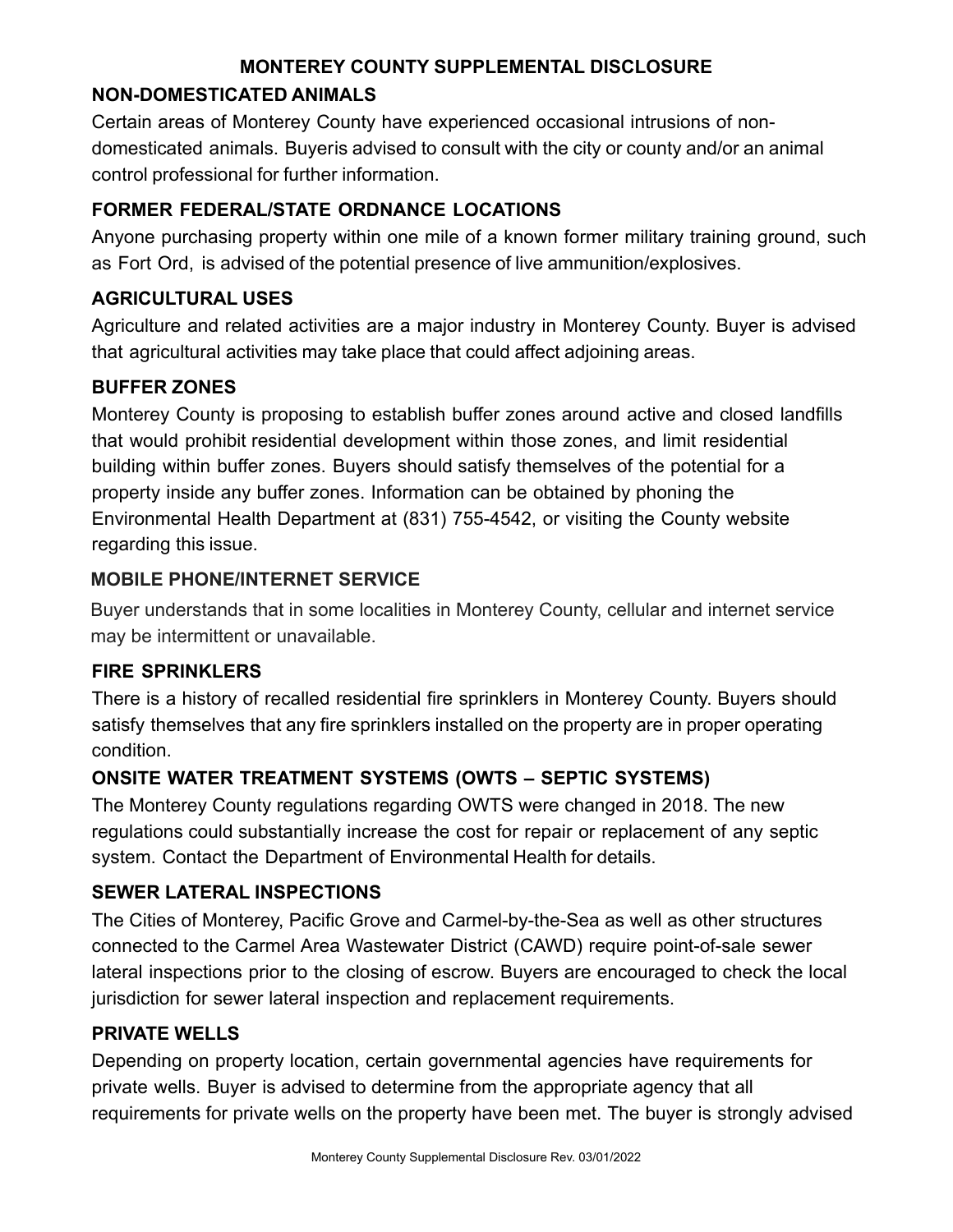to satisfy themselves concerning the availability of water as wellas the quality and quantity of water sourced from any domestic private well, whether planned or existing within Monterey County.

## **WATER RETROFIT REQUIREMENT**

Every property (residential or commercial) in Monterey County that changes ownership is subject to the water retrofit requirements and a retrofit certification form must be completed and submitted to the proper water agency. Each of the three water districts has similar retrofit requirements (aimed at reducing household waterconsumption) and each district has its own water certification form. If the property is in the unincorporated area of the county (not within city limits) and you are unsure of which agency has jurisdiction, contact the Monterey Peninsula Water Management District at 831-658-5601 with the property's parcel number.

#### **WATER AVAILABILITY**

Water utilities and mutual water companies may periodically impose mandatory or voluntary cutbacks in service and/or increased fees, restrictions or moratoriums on building, remodeling or increased water use. Buyer is advised to contact the water company which serves the property, any appropriate governing water or planning agency, and/or the Department of Environmental Health for more information concerning the natureand extent of any current or anticipated water policies which may have an effect on the Buyer's general use, development and enjoyment of the property.

Buyer is advised that the California State Water Resources Control Board ("SWRCB") has adopted a Cease andDesist Order ("CDO") which includes enforcement action against California American Water ("Cal-Am") for failure to comply with Water Order 95-10 and Water Code section 1052. The Buyer is therefore advised that they should satisfy themselves concerning the CDO and other water related issues and how they may impact the property.

The Agents, Brokers and representatives for Buyers and Sellers are not responsible for actions taken by federal, state or local governing bodies and/or water suppliers that may result in restrictions to the availabilityof water to a property. Buyer and/or Seller should contact the appropriate governing or managing authority for current water availability.

# **SALT WATER INTRUSION Buyer is also advised that measurable amounts of salt-water intrusion have been**

found in some of the County's underground water supply.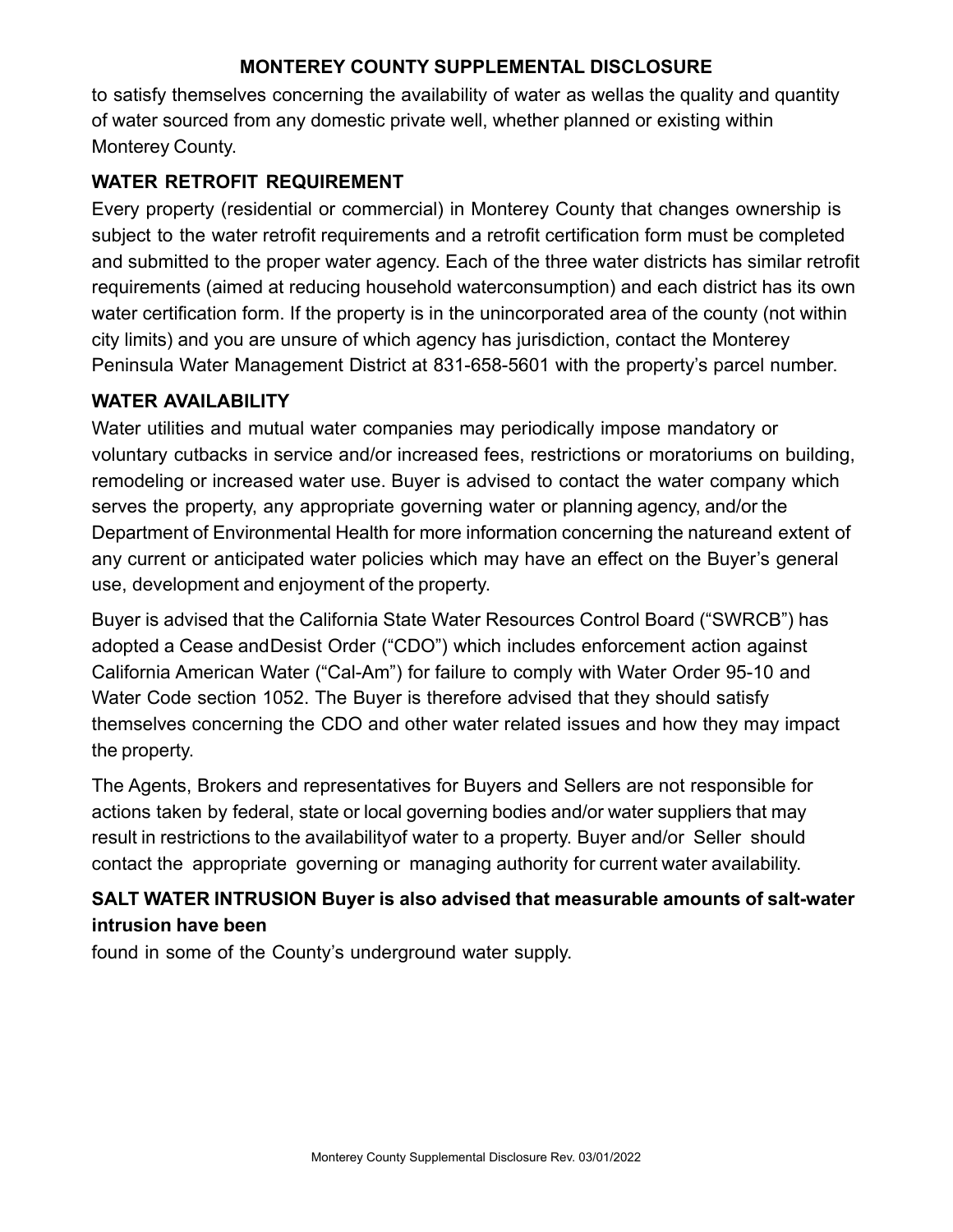## **MONTEREY COUNTY SUPPLEMENTAL DISCLOSURE STATE AND LOCAL WATER AUTHORITIES AND PURVEYORS**

## **CALIFORNIA COASTAL COMMISSION**

45 Fremont St. San Francisco, CA 94105(415) 904-5200

#### **SWRCB**

State Water Resources Control Board P.O. Box 100 Sacramento, CA 95812-0100 (916) 341-5300

#### **MARINA COAST WATER DISTRICT**

11 Reservation Road Marina, CA 93933 (831) 384-6131

## **ALCO WATER SERVICES**

249 Williams Road Salinas, CA 93905 (831) 424-0441

#### **MCWRA**

Monterey County Water Resources Agency893 Blanco Circle Salinas, CA 93901-4455 (831) 755-4860

#### **MPWMD**

5 Harris Court, Bldg. G (P.O. Box 85) Monterey, CA 93942-0085 (831) 658-5601

# **CALIFORNIA AMERICAN WATER COMPANY** 511 Forest Lodge

Rd., #100Pacific Grove, CA 93950 (831) 373-3051

# **CALIFORNIA WATER SERVICES COMPANY** 254 Commission Street Salinas, CA 93901 (831) 757-3644

## **DISCLOSURE ON MONTEREY PENINSULA WATER MANAGEMENT DISTRICT COMPLIANCE**

The Monterey Peninsula Water Management District (MPWMD) imposes certain requirements on propertiesrelated to water fixtures. Buyers should investigate MPWMD requirements and inspection guidelines and satisfy themselves that they understand the requirements imposed by the MPWMD. Buyers should visit the MPWMD website at [http://](http://www.mpwmd.dst.ca.us/) [www.mpwmd.dst.ca.us/](http://www.mpwmd.dst.ca.us/) and call the MPWMD to satisfy themselves as to whetheran existing